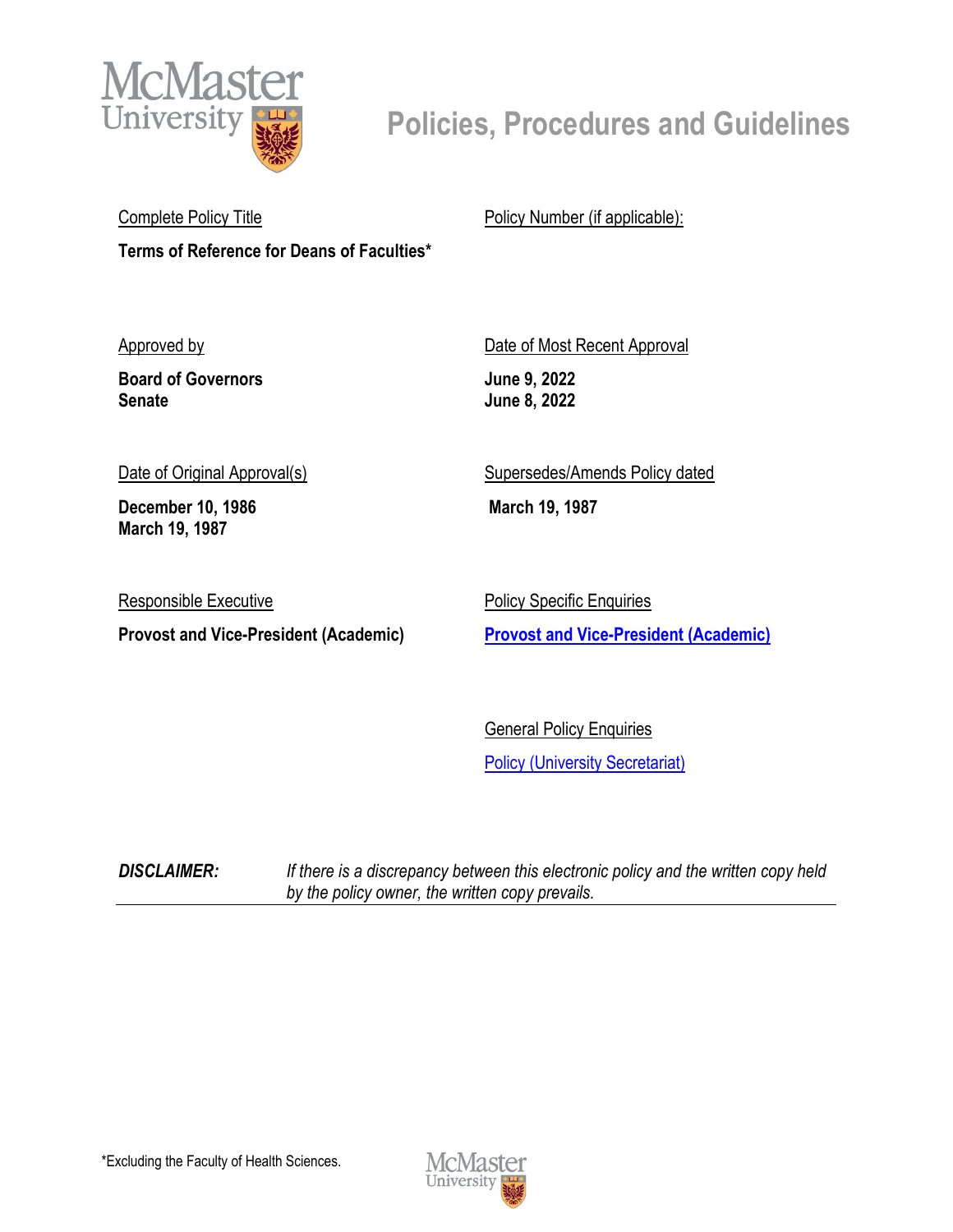## **SECTION I – PREAMBLE**

- 1. The role of the Dean is central to the success and leadership of the Faculty and more broadly, to the University as a whole. The Dean is the senior academic and administrative officer responsible for the overall strategy, management, and leadership of the Faculty's teaching, learning, research, capital resources, and administrative activities.
- 2. The Dean of a Faculty is chosen for their qualities of intellectual, strategic and administrative leadership. A Dean is recommended by an ad hoc selection committee established by the Senate [\(Senate By-law 118.b\)](https://secretariat.mcmaster.ca/app/uploads/By-Laws-Senate.pdf) and operated in accordance with the *[Selection Procedures for Senior Academic Administrators](https://secretariat.mcmaster.ca/app/uploads/2019/06/Senior-Acad.-Administrators-Sel.-Proc.pdf)*. The recommendation must be approved by the Senate Committee on Appointments, Senate, and Board of Governors. Faculty Deans are normally appointed for a renewable term of five years.
- 3. This Policy applies to Decanal roles in the Faculties of Business, Engineering, Humanities, Science, and Social Sciences, and does not include the Dean and Vice-President (Health Sciences).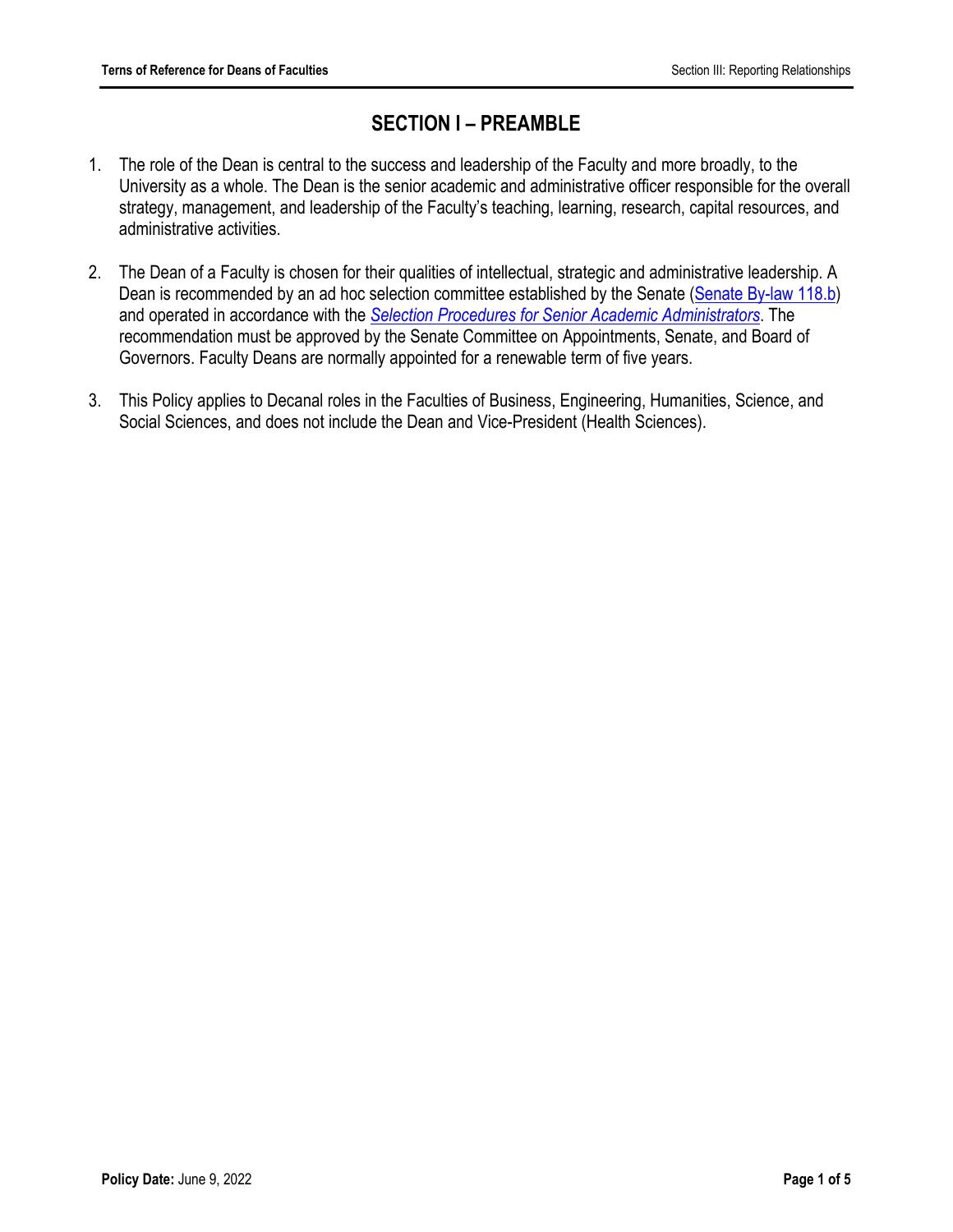## **SECTION II – POSITION DESCRIPTION AND ACCOUNTABILITIES**

- 4. The Dean reports directly to the Provost and Vice-President (Academic) and is accountable for the management and oversight of all aspects of the Faculty. The Dean is part of the Provost's senior leadership team and a member of Provost's Council.
- 5. As a senior executive, the position collaborates with Faculty Deans, Vice-Presidents, and other academic and administrative leaders to support the President in strategic decision-making, University strategy, and delivering McMaster's objectives related to research, teaching, learning, and service.
- 6. The Dean is responsible for the overall operation and management of their Faculty, for the provision of academic leadership within the Faculty and across campus, for fiscal management, and for relations of the Faculty with partners external to the University. The duties of the Dean are to foster a climate of respect for and engagement of a diversity of peoples, perspectives, and ways of knowing, to embed equitable and inclusive practices within the Faculty for the conduct of scholarship, teaching, and service, and in which procedures are open and transparent.
- 7. Within this context, the Dean's responsibilities include:
	- a) oversees the strategic planning for the Faculty, ensuring alignment with the University's overall mission and priorities as articulated by the President and the Provost and Vice-President (Academic).
	- b) prepares and administers the Faculty's financial planning and annual operating budget and exercises overall control of the Faculty's financial resources. This involves allocating resources and establishing a framework for resource allocation that is transparent and consistent with the Faculty's mission related to education, teaching, and research, and that supports its strategic direction;
	- c) oversees the academic mission of the Faculty, ensuring the continued development and provision of high-quality programs of study and research, and the establishment and maintenance of appropriate systems in support of this mission.
	- d) works to enable the development and sustainability of high-impact research programs, leverage and enhance the reputation of the Faculty for research intensity and excellence, and ensure that research is a top priority throughout administrative decision-making.
	- e) promotes and supports a high-quality experience for students both within and beyond the classroom, including fostering experiential and active-learning experiences, collaborating with other Faculties, as appropriate, to develop interdisciplinary programming, promoting the integration of research within the undergraduate curriculum, ensuring the provision of appropriate supports and services within the Faculty, and supporting the quality of student life at all levels.
	- f) ensures that the students registered in the Faculty are appropriately supported, that University and Faculty academic regulations are properly administered, that all matters pertaining to the teaching and evaluating of graduate and undergraduate students are attended to and that student records are properly kept;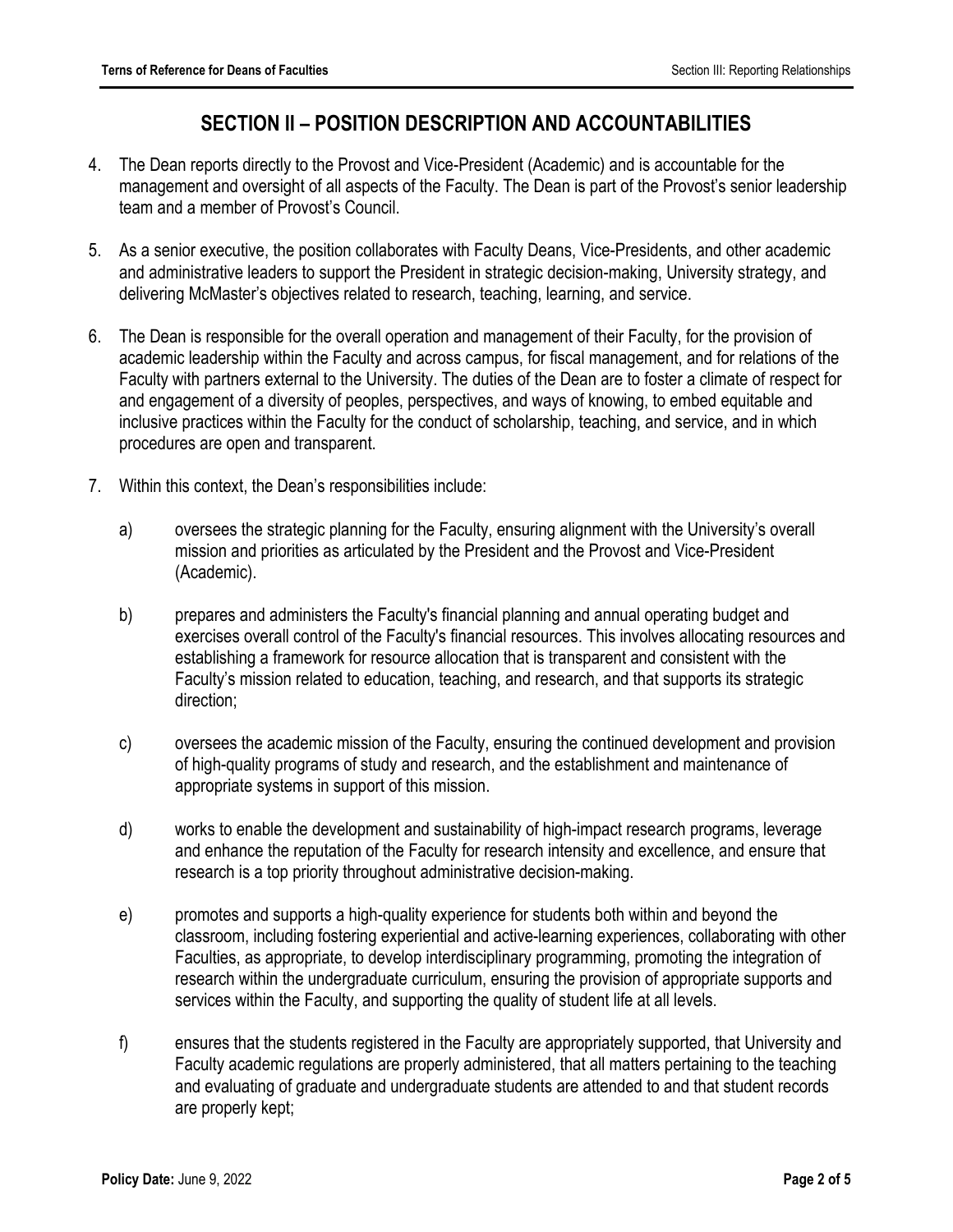- g) establishes and maintains an effective and efficient administrative structure within the Faculty and oversees the activities of the Associate/Assistant Dean(s), Department Chairs and Directors of Schools, and non-academic managers in the Faculty, as well as the non-academic staff in the Dean's Office, to ensure that they are receiving appropriate support and that their responsibilities are meeting the standards required to succeed in delivering on the Faculty's mission and vision;
- h) accountable for those activities and appointments made under University policies and procedures. In this context, the Dean will work with Department Chairs, School Directors, and other academic administrators to ensure that the Faculty's obligations are being met as described in the *McMaster University Revised Policy And Regulations With Respect To Academic Appointment, Tenure And Promotion* (Tenure and Promotion Policy).
- i) oversees all faculty recruitment, key academic decisions, appointments, tenure and promotion recommendations, and recruitment for key academic administrative positions commensurate with the University's commitment to equity, diversity and inclusion and works to foster an environment where research, pedagogical innovation, community-engaged scholarship, Indigenous knowledge and methodologies, and academic service of all kinds are recognized and supported, and where faculty members are encouraged to excel.
- j) works collaboratively to advance inclusive excellence across the Faculty through the development and strengthening of infrastructure and capacity to integrate equity, diversity and inclusion principles and practices across all aspects of the Faculty's work and mission. In particular, works in partnership with Indigenous colleagues to foster and advance a positive environment for Indigenous faculty, staff and students, identify and address barriers, and help advance the University's positive response to the Truth and Reconciliation report.
- k) fosters and supports a culture of professional development and growth, and builds leadership capacity across the Faculty, and in accordance with EDI principles, to enable strategic succession planning.
- l) supports the University's community engagement goals by building partnerships at the local, national, and international levels. Seeks opportunities to partner with industry and other institutions of higher education to enhance collaboration and broaden the impact of shared initiatives locally, nationally, and internationally.
- m) works in collaboration with the Vice-President (University Advancement), initiates, strengthens, and sustains strong relationships with current and prospective donors and supporters, and seeks additional and innovative sources of funding.
- n) guides the strategic development of new facilities and infrastructure in collaboration with the Vice-President (Operations and Finance).
- o) works with other members of the senior leadership team to support and advance opportunities for commercialization, social entrepreneurship, and innovation across the Faculty.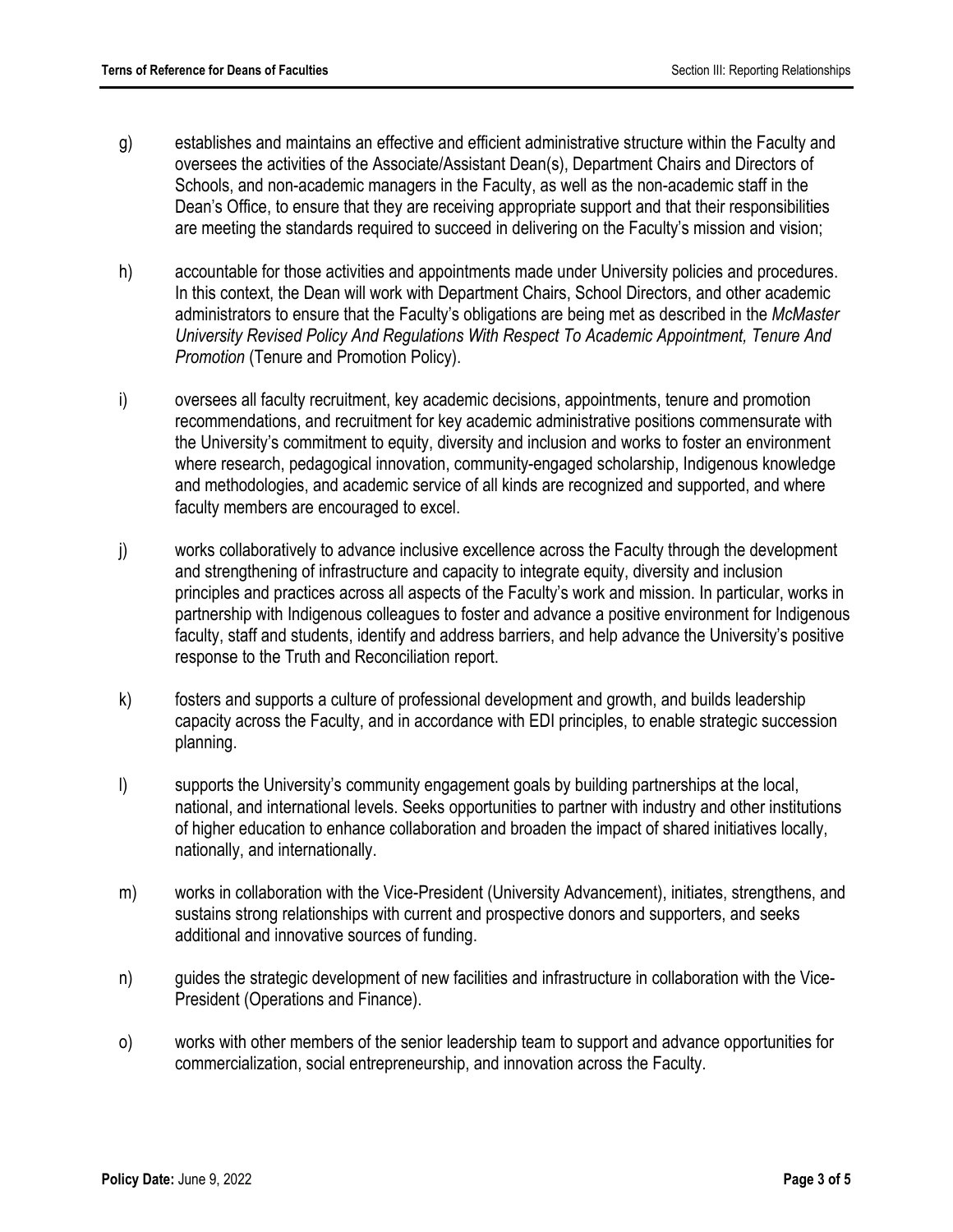- p) works with other members of the senior leadership team to develop the University's brand and advance McMaster's national and international reputation as a leading research-intensive University.
- 8. Many of the responsibilities of the Dean are carried out through delegating duties to Associate/Assistant Deans, Department Chairs, Area Chairs, and non-academic staff. However, final responsibility for the performance of these duties rests with the Dean of the Faculty, and it is they who must provide the necessary leadership, guidance, and initiative.